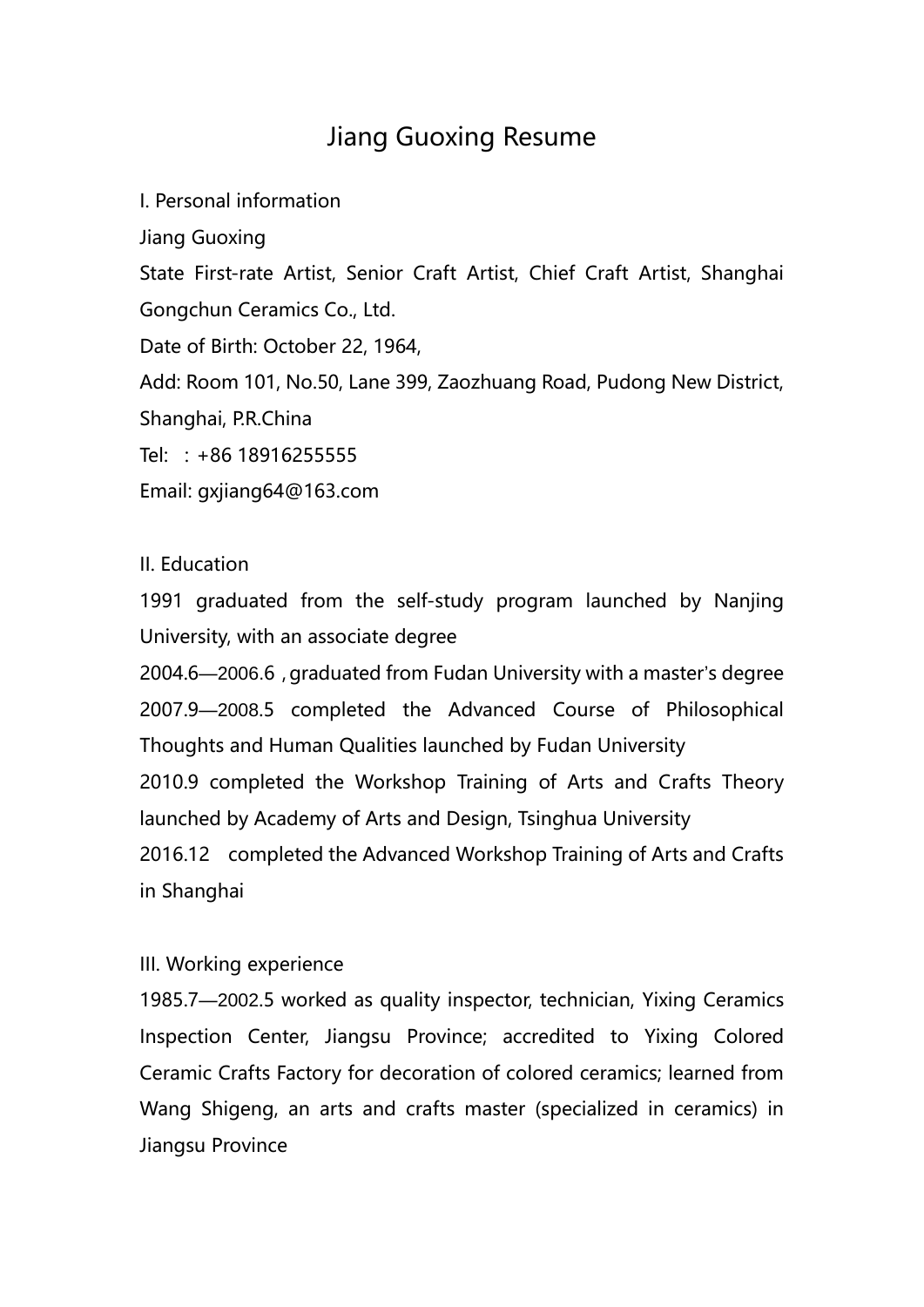2002.5—2004.4 learned from Li Youyu, a master of ceramic decoration; moved to Shanghai; launched a colored ceramic arts and crafts studio; engaged in restoration of ancient ceramic artworks in Shanghai Outstanding Historical Buildings; created ceramic artworks in public areas.

2004.5 – till now worked as Chief Craft officer, Chief Craft Artist, Chief Technician, Shanghai Gongchun Ceramics Co., Ltd., working with French architect Paul Andreu to create wall-hung ceramic artworks in Shanghai Oriental Art Center; and entering into cooperation with various institutions including HKG from Canada, PES from Finland, Nihon Sekkei from Japan, Gensler from the US and Murphy/jahn from the US to create multiple ceramic artworks in public areas.

IV. Major art achievements:

Invented the modern wall-hung ceramic artworks as a new genre of ceramic art in public space; Jiang Guoxing's wall-hung artworks have been successfully installed in public areas including Shanghai Oriental Art Center, Intercontinental Shanghai Expo Hotel, Shanghai Railway Longhua Station, and Poly Grand Theater in Yixing City.

Drawing upon the colored ceramic art techniques of the Pan-Tai Lake region, as well as ceramic art techniques of various major kilns in China including Jingdezhen, Longquan and Yuzhou, the Shanghai-style colored ceramics technique has been gradually formed, after years of exploration and practice. It has been widely and successfully applied in restoration of ancient ceramic artworks and ceramic art in public space.

V. Major academic activities and achievements

1. Authored two books Ceramic Art Life and Tianshen's Love for Ceramics; co-authored Wang Yinchun, Great Master of Purple Clay Teapot; edited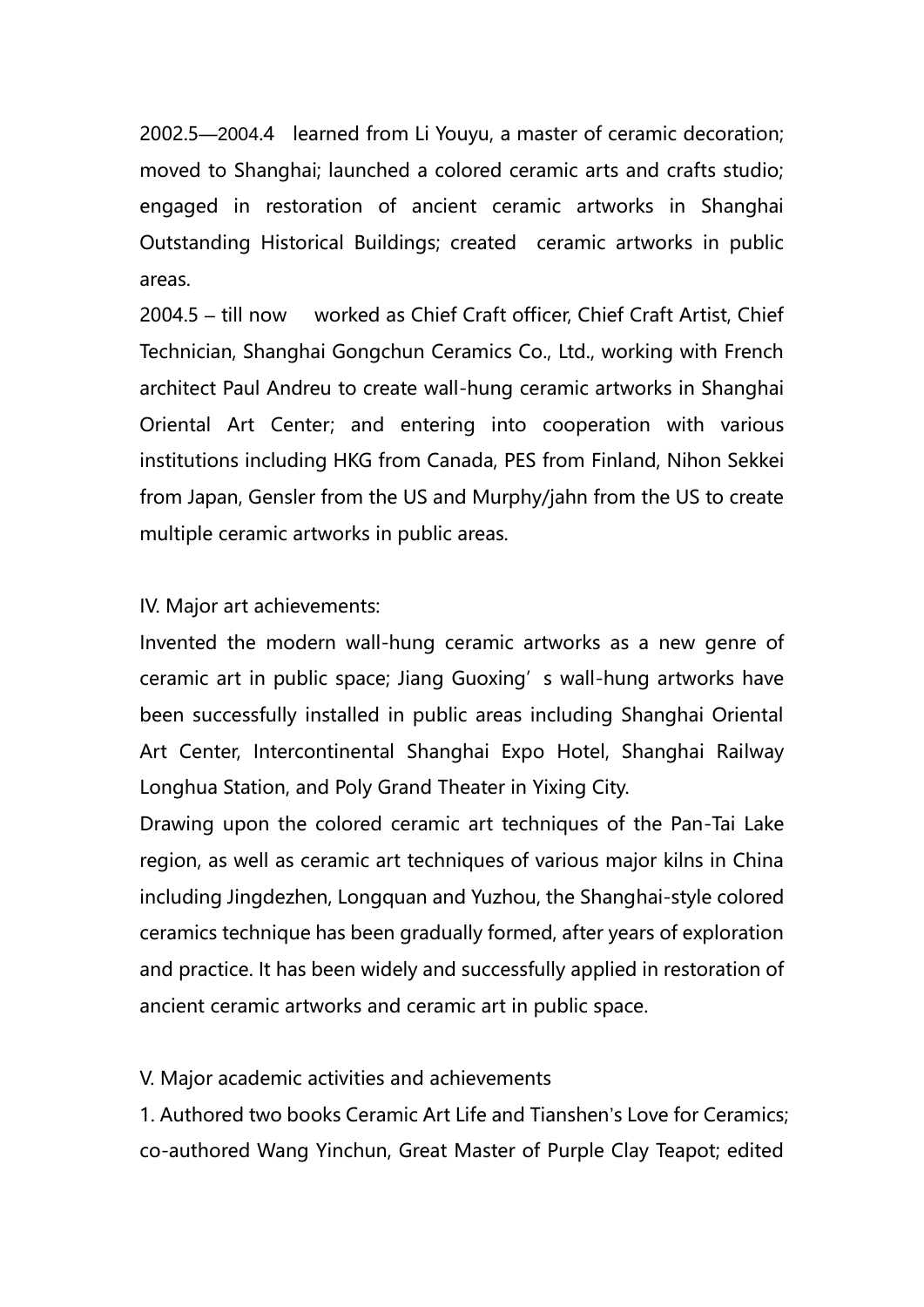The Journey of Discovery; the paper Application of Jiang Guoxing's Wall Hung Ceramic Works in Architecture and Public Spaces was published by IAC; officially published articles totaling 1.5 million words at home and abroad.

2. Held a solo exhibition High Aspirations – Jiang Guoxing Ceramic Artworks Exhibition at Shanghai Arts and Crafts Museum for ten days, starting from April 29, 2010; wall-hung artwork Starry Night and teapot October in Sacred Land were displayed at China National Museum during the 2014 China Contemporary Craft Biennale for 12 days in December 2014; teapot October in Sacred Land and purple clay Hexagon Teapot with Swing Handle were displayed at the 17th International Intangible Cultural Heritage Exhibition in France; artworks China Purple Gold Teapot and Tribute Teapot were exhibited at the 18th International Intangible Cultural Heritage Exhibition in France.

3. Received 47 patents issued by State Intellectual Property Office of P.R.China; received one invention patent issued by UK International Science Center.

4. Employed as visiting professor with the School of Arts and Crafts of Shanghai Art & Design Academy starting from December 12, 2008; employed as advisory professor with the artistic design program of the College of Architecture and Urban Planning (CAUP), Tongji University, starting from May 19, 2010; delivered the keynote speech Appreciation of Purple Clay Teapots during the 5<sup>th</sup> Tongji University CAUP International Design Summer Camp from August 29 to 30, 2009.

5. Starting from 2008, tutored 413 students, divided into 9 groups, from